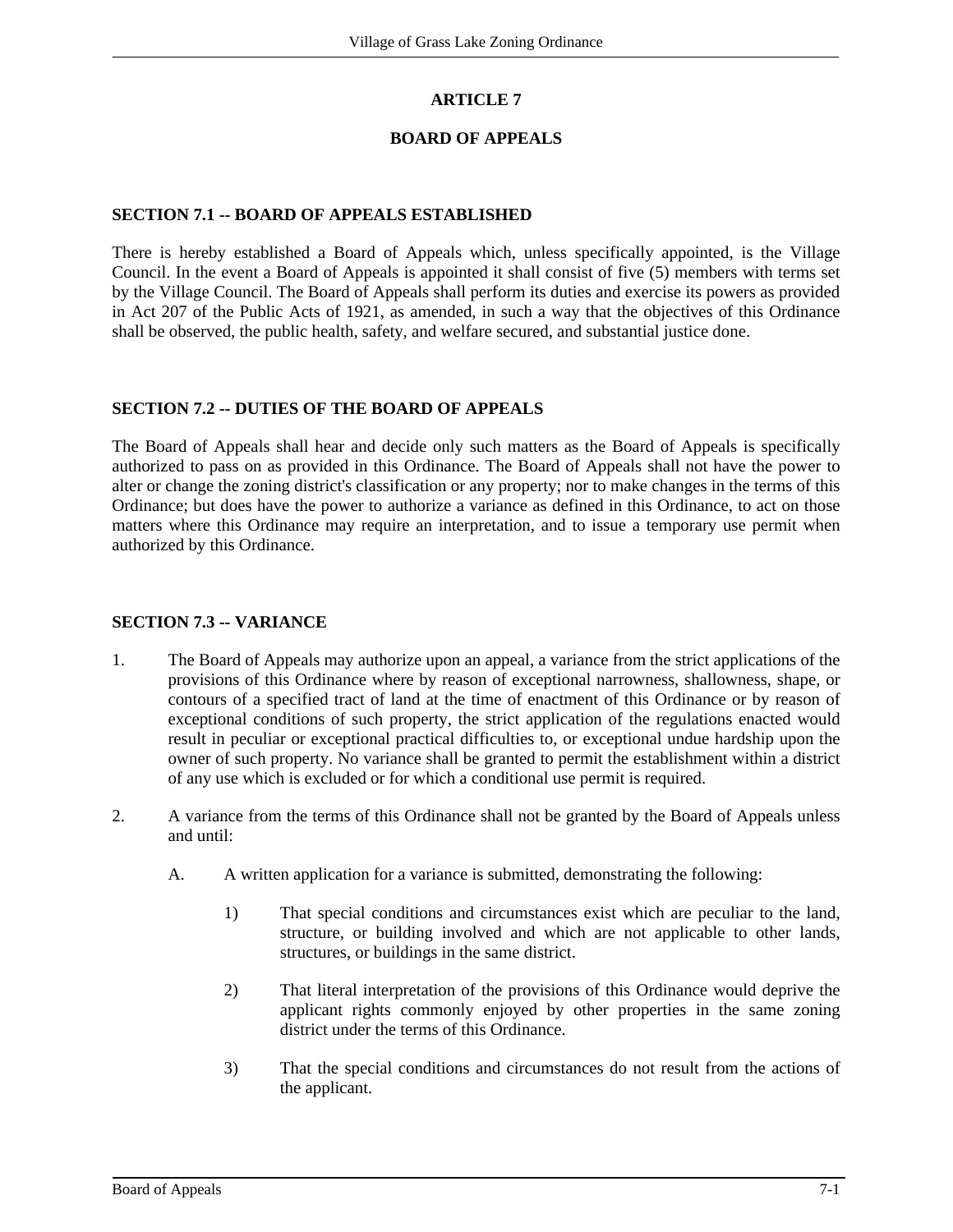- 4) That granting the variance requested will not confer on the applicant any special privilege that is denied by this Ordinance to other lands, structures, or buildings in the same district.
- 5) That no nonconforming use of neighboring lands, structures, or buildings in the same zoning district, and no permitted use of lands, structures, or buildings in other districts shall be considered grounds for the issuance of a variance.
- B. The Board of Appeals shall determine that the requirements of the Ordinance have been met by the applicant for a variance.
- C. The Board of Appeals shall determine that the reasons set forth in the application justify the granting of the variance, and the variance is the minimum variance that will make possible the reasonable use of the land, building, or structure.
- D. The Board of Appeals shall determine that the granting of the variance will be in harmony with the general purpose and intent of this Ordinance, and will not be injurious to the neighborhood, or otherwise detrimental to the public welfare.
- E. In granting any variance, the Board of Appeals may prescribe appropriate conditions and safeguards in conformity with this Ordinance. Violations of such conditions and safeguards when made a part of the terms under which the variance is granted, shall be deemed a violation of this Ordinance.
- F. Each variance granted under the provisions of this Ordinance shall become null and void unless:
	- 1) The construction authorized by such variance or permit has been commenced within one hundred eighty (180) days after the granting of such variance and pursued diligently to completion; or
	- 2) The occupancy of land or buildings authorized by such variance has taken place within one hundred eighty (180) days after the granting of such variance.
- G. No application for a variance which has been denied wholly or in part by the Board of Appeals shall be resubmitted for a period of three hundred sixty-five (365) days from such denial, except on grounds of new evidence or proof of changed conditions found by the Board of Appeals to be valid.

# **SECTION 7.4 -- INTERPRETATION OF ZONING ORDINANCE**

The Board of Appeals shall hear and decide appeals where it is alleged by the applicant there is an error in any order, requirement, permit, decision, or refusal made by the Planning Commission, the Zoning Administrator, or any other administrative official in carrying out or enforcing any provisions of this Ordinance including interpretations of the Zoning Map.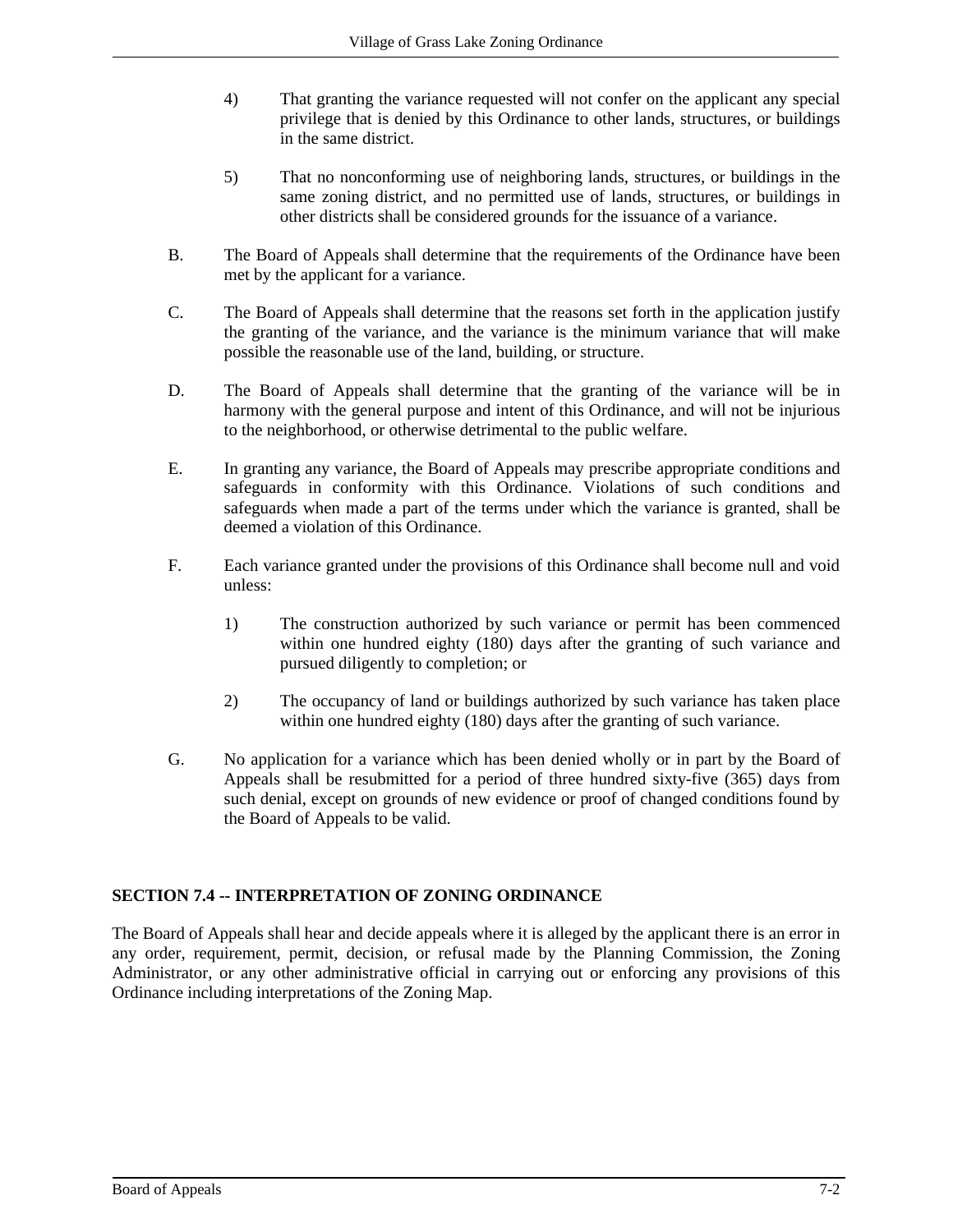# **SECTION 7.5 -- APPEALS TO THE BOARD OF APPEALS**

### **SECTION 7.5.1 -- APPEALS, HOW TAKEN**

Appeals from the ruling or interpretation concerning the enforcement of the provisions of this Ordinance may be made to the Board of Appeals within such time as shall be prescribed by the Board of Appeals by general rule, by the filing with the Village Clerk. This officer shall forthwith transmit to the Board of Appeals all the papers constituting the record upon which the action appealed was taken.

### **SECTION 7.5.2 -- WHO MAY APPEAL**

Appeals to the Board of Appeals may be taken by any person aggrieved or by an officer, department, board, agency, or bureau of the Township, Village, County, or State.

#### **SECTION 7.5.3 -- FEE FOR APPEAL**

A fee prescribed by the Village Council shall be paid to the Board of Appeals at the time of filing the notice of appeal which the Board of Appeals shall pay over, within thirty (30) days after deciding any appeal, to the General Fund of the Village of Grass Lake.

#### **SECTION 7.5.4 -- EFFECT OF APPEAL; RESTRAINING ORDER**

An appeal stays all proceedings in furtherance of the action appealed unless the Village Clerk certifies to the Board of Appeals, after the notice of appeal shall have been filed with him, that by reason of facts stated in the certificate, a stay would in his opinion, cause imminent peril to life or property, in which case proceedings shall not be stayed other than by a restraining order which may be granted by the Board of Appeals or by the Circuit Court, on application of notice to the Village Clerk and due cause is shown.

## **SECTION 7.5.5 -- NOTICE OF HEARING**

The Board of Appeals shall fix a reasonable time for the hearing of the application or appeal and give notice in accordance with Section 6.8. (Amended, effective May 20, 2009.)

#### **SECTION 7.5.6 -- REPRESENTATION OF HEARING**

Upon the hearing, any party or parties may appear in person or by agent or by attorney.

## **SECTION 7.5.7 -- DECISIONS OF THE BOARD OF APPEALS TO THE CIRCUIT COURT**

The Board of Appeals shall decide upon all matters within a reasonable time and may reverse or affirm wholly or partly, or may modify the order, requirement, decision or determination appealed from and shall make such order, requirement, decision, or determination as in its opinion ought to be made in the